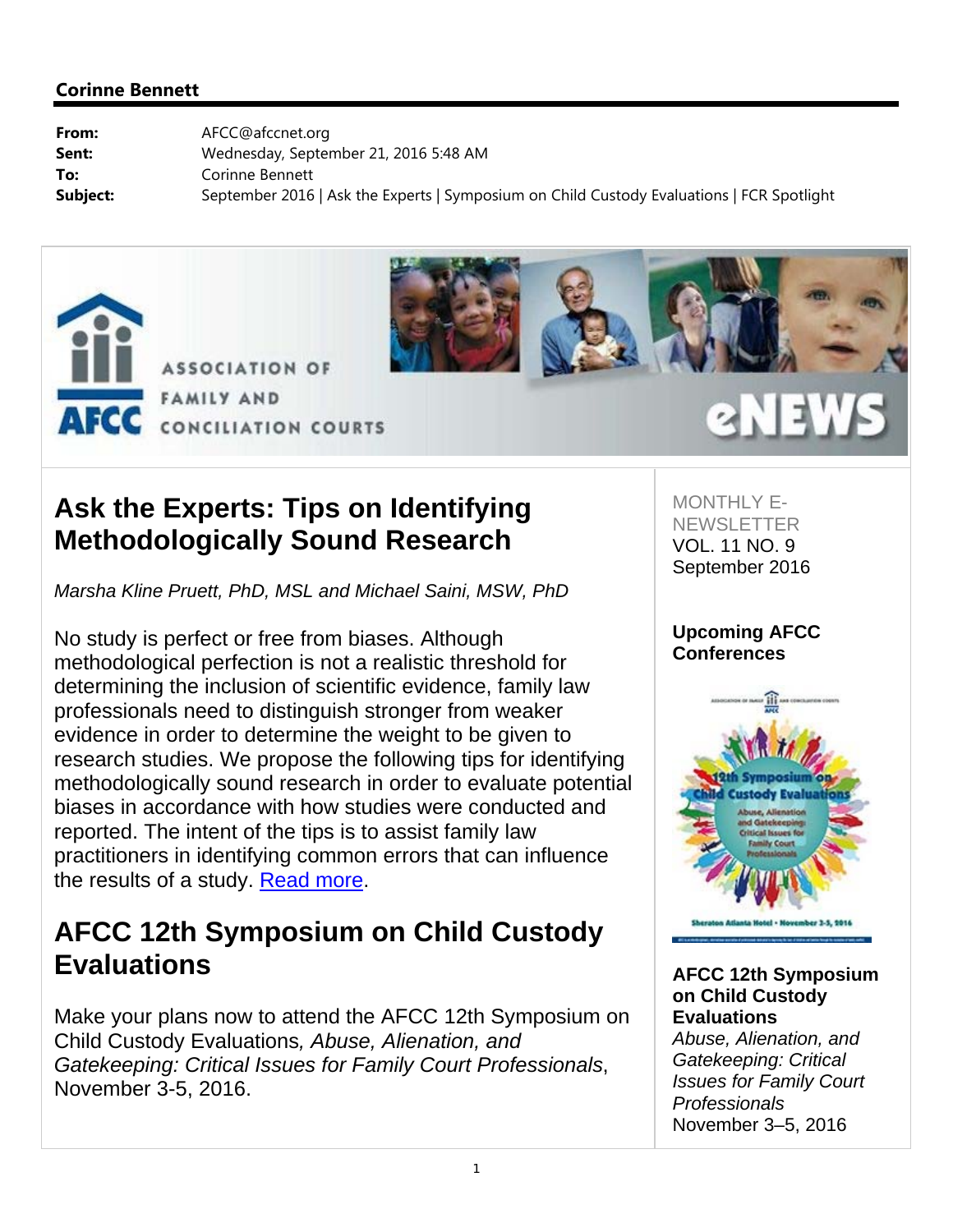Take advantage of the early bird rate when you register before or your registration is postmarked **by October 3, 2016**, and save up to \$50. View the brochure Book your stay Register today!

### **Atlanta Plenary Preview: Parent-Child Contact Problems: News You Can Use**

*William Bernet, MD, Leslie M. Drozd, PhD, Michael Saini, MSW, PhD, Matthew J. Sullivan, PhD*

Learn the latest perspectives and challenges of one of the most difficult issues in the field of family law: parent-child contact problems. Friday morning at the 12th Symposium for Child Custody Evaluations, the plenary session, "Parent-Child Contact Problems: News You Can Use," will feature leaders in the field speaking about recent research and views on the spectrum of alienation, estrangement, and parent-child contact problems. Participants will gain a greater understanding of the dynamics that contribute to children's contact refusal and learn about different interventions for specific refusal dynamics in a family that exhibits parent-child contact problems. You won't want to miss it!

## **Member Profile: Matt Kiernan**

Matt Kiernan can testify to the powerful role mentorship has played in his professional life. As the beneficiary of decadeslong mentorship with the Honorable Gail Prudenti, Matt now has the opportunity to guide law students in his new role as Faculty Administrative Editor of Family Court Review at Hofstra University, a responsibility he doesn't take lightly. "You have to try to help students find their strengths," Matt says. "It's important to identify strengths early on so they can play strongly into their career goals." Read more.

# **AFCC 54th Annual Conference**

*Turning the Kaleidoscope of Family Conflict into a Prism of Harmony*  May 31-June 3, 2017 Sheraton Boston Hotel, Boston, MA Sheraton Atlanta Hotel Atlanta, Georgia

#### **AFCC 54th Annual Conference**

*Turning the Kaleidoscope of Family Conflict into a Prism of Harmony* May 31-June 3, 2017 Boston, Massachusetts

### **AFCC Chapter Conferences**

Wisconsin Chapter Annual **Conference** September 16, 2016 Pewaukee, Wisconsin

#### Florida Chapter Annual **Conference** September 28-30, 2016 Orlando, Florida

Indiana Chapter Annual **Conference** October 7, 2016 Indianapolis, Indiana

Colorado Chapter Annual **Conference** October 7-9, 2016 Breckenridge, Colorado

Ontario Chapter Annual **Conference** October 21, 2016 Toronto, Ontario

Arizona Chapter Annual **Conference** January 27-29, 2017 Sedona, Arizona

California Chapter Annual **Conference** February 10-12, 2017 Costa Mesa, California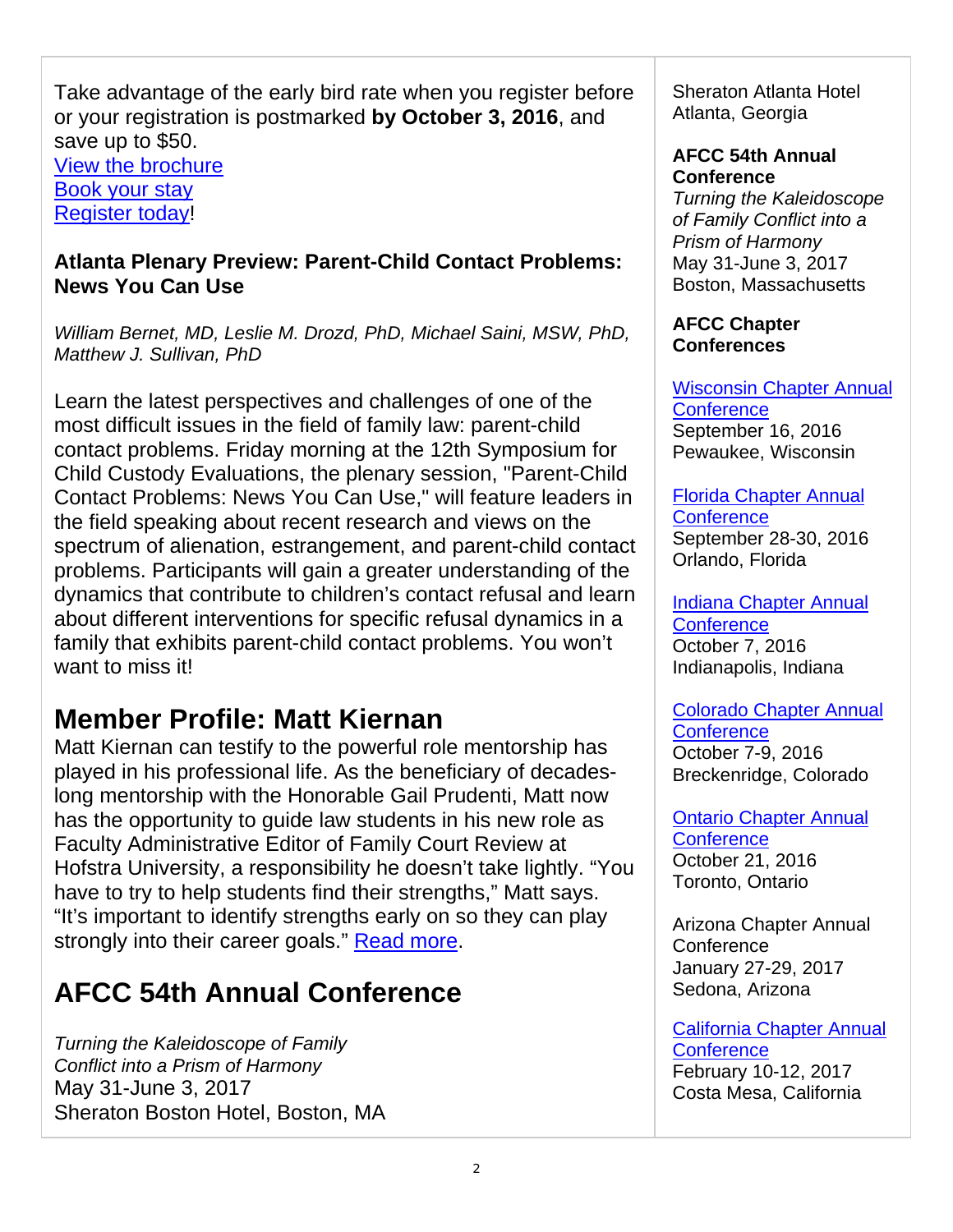AFCC is accepting proposals for 90-minute workshop sessions for the AFCC 54th Annual Conference, Turning the Kaleidoscope of Family Conflict into a Prism of Harmony, May 31-June 3, 2017, at the Sheraton Boston Hotel. **Only 9 days remain to submit a proposal!** Proposals must be submitted using the online form and must be received by Friday, September 30, 2016.

View the call for proposals and submission instructions.

### **Boston Exhibit and Advertising Opportunities Available**

Exhibiting and advertising at the AFCC annual conference are excellent ways to share your products and services with an interdisciplinary community of family law professionals. Commit by **December 5, 2016** to ensure your exhibit or ad space is included in the program brochures, mailed out to over 25,000 family law professionals around the world. View the prospectus for sponsors, exhibits, and ad space. Please contact Program Coordinator, Corinne Bennett, with any questions.

## **AFCC Webinar Series**

*Emerging Issues in Relocation Cases* October 13, 2016 1:00pm-2:00pm Eastern Time Philip M. Stahl, PhD, ABPP

Registration is closed. If you missed out on registering for this event, AFCC members can view a recording, as a member benefit, starting October 20. You can find the recording in the Member Center of the AFCC website.

*Challenging Issues in Parenting Coordination* December 14, 2016 1:00pm-2:00pm Eastern Time Debra Carter, PhD

**Registration will open on November 16, 2016, at 11:00am Eastern Time.**

For the complete schedule and titles of the upcoming webinar series, click here.

Are you an AFCC member? Join or Renew

The opinions expressed in articles published or linked to in the *AFCC eNEWS* are those of the authors and do not necessarily reflect the positions of the Association of Family and Conciliation Courts.

**Editor**: Leslye Hunter lhunter@afccnet.org

**Associate Editor**: Corinne Bennett **Assistant Editor**: Carly Marco







#### **Unsubscribe**

AFCC | 6525 Grand Teton Plaza | Madison, WI | 53719 | 608- 664-3750 | afcc@afccnet.org | www.afccnet.org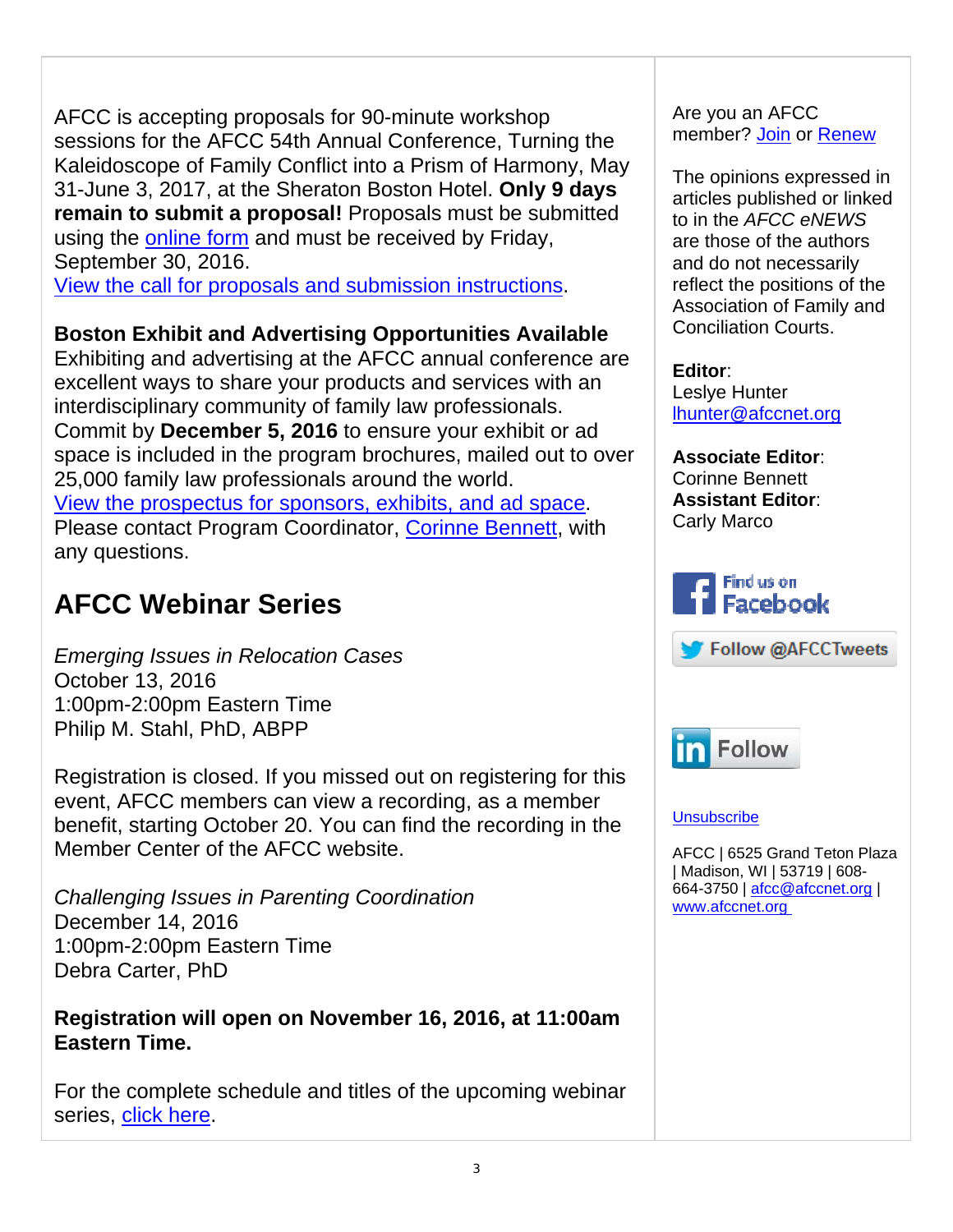To access Robin Deutch's recorded webinar, *Intimate Partner Violence and Child Custody Evaluation: The AFCC Guidelines,* go to the Member Center of the AFCC website.

# **December Trainings**

Registration Now Open In collaboration with the University of Baltimore School of Law, December 5-6 and December 7-8, 2016. Each training is eligible for up to 12 hours of continuing education.

*Alcohol and Other Drugs: It's a Family Affair* Judge Peggy Fulton Hora (Ret.) Steve Hanson December 5-6, 2016

*Managing Intractable Issue in Child Custody Disputes* Robin M. Deutsch, PhD, ABPP December 7-8, 2016

View the brochure Register now!

## **Chapter News:**

*Correction*: Jana Aune Deach is the new President of the **Minnesota Chapter**. Congratulations Jana!

## **Member News:**

AFCC member **Judge Tony Capizzi** has been elected to serve as president elect of the National Council of Juvenile and Family Court Judges.

AFCC Meeting Manager, **Nicole Ellickson**, won the 2015- 2016 Meeting Professionals International-Wisconsin Chapter Rising Star Award at their Annual Gala held on September 14th at Lambeau Field, in Green Bay. Nicole was recognized for her involvement in the community, MPI Wisconsin Chapter, and her proven track record of successfully planning meetings for AFCC. Congratulations Nicole!

# **AFCC-AAML Conference 2017**

Save the date! The AFCC-AAML Conference will be held September 14-16, 2017, in San Diego, California. Check back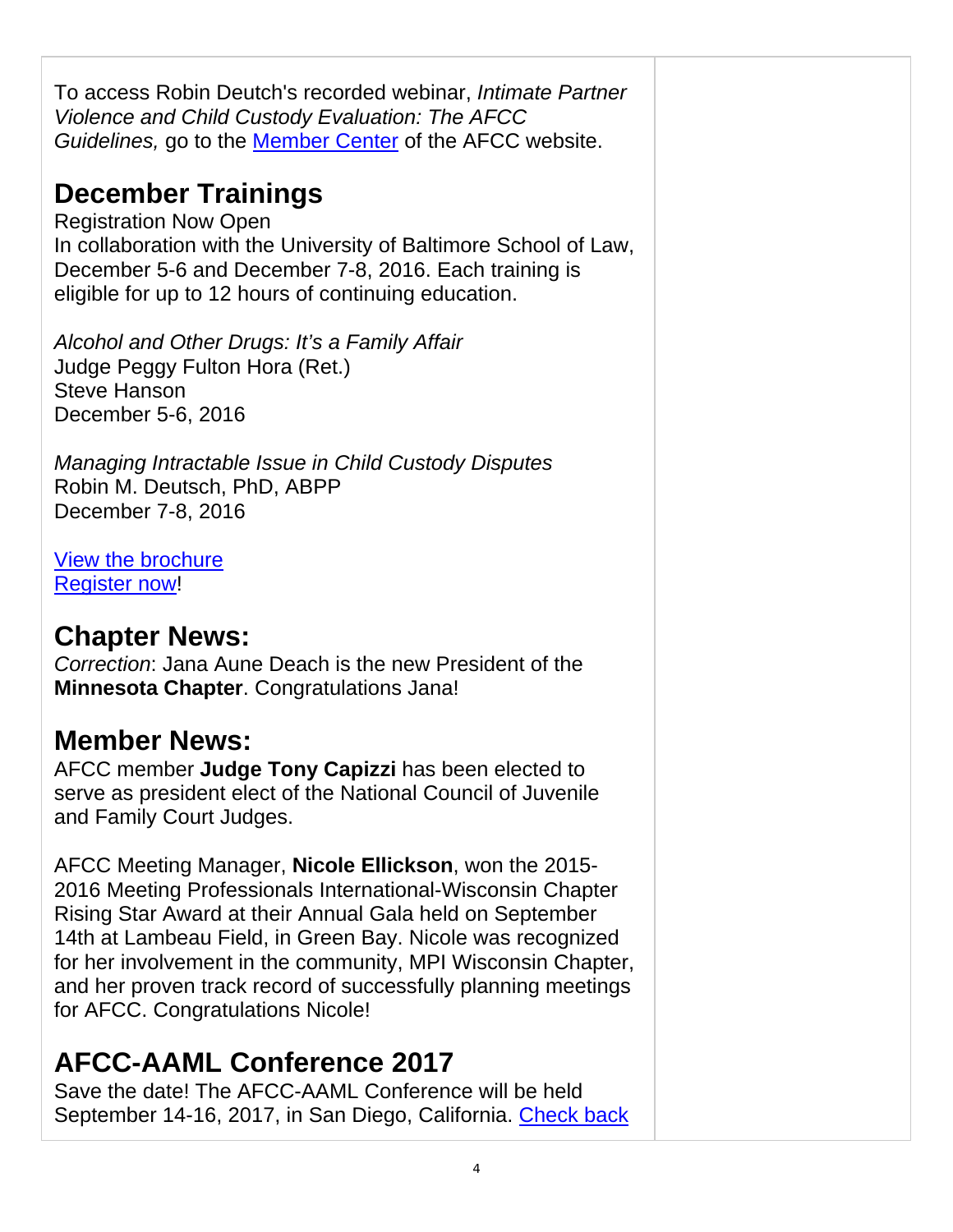| for more information |  |  |  |
|----------------------|--|--|--|
|                      |  |  |  |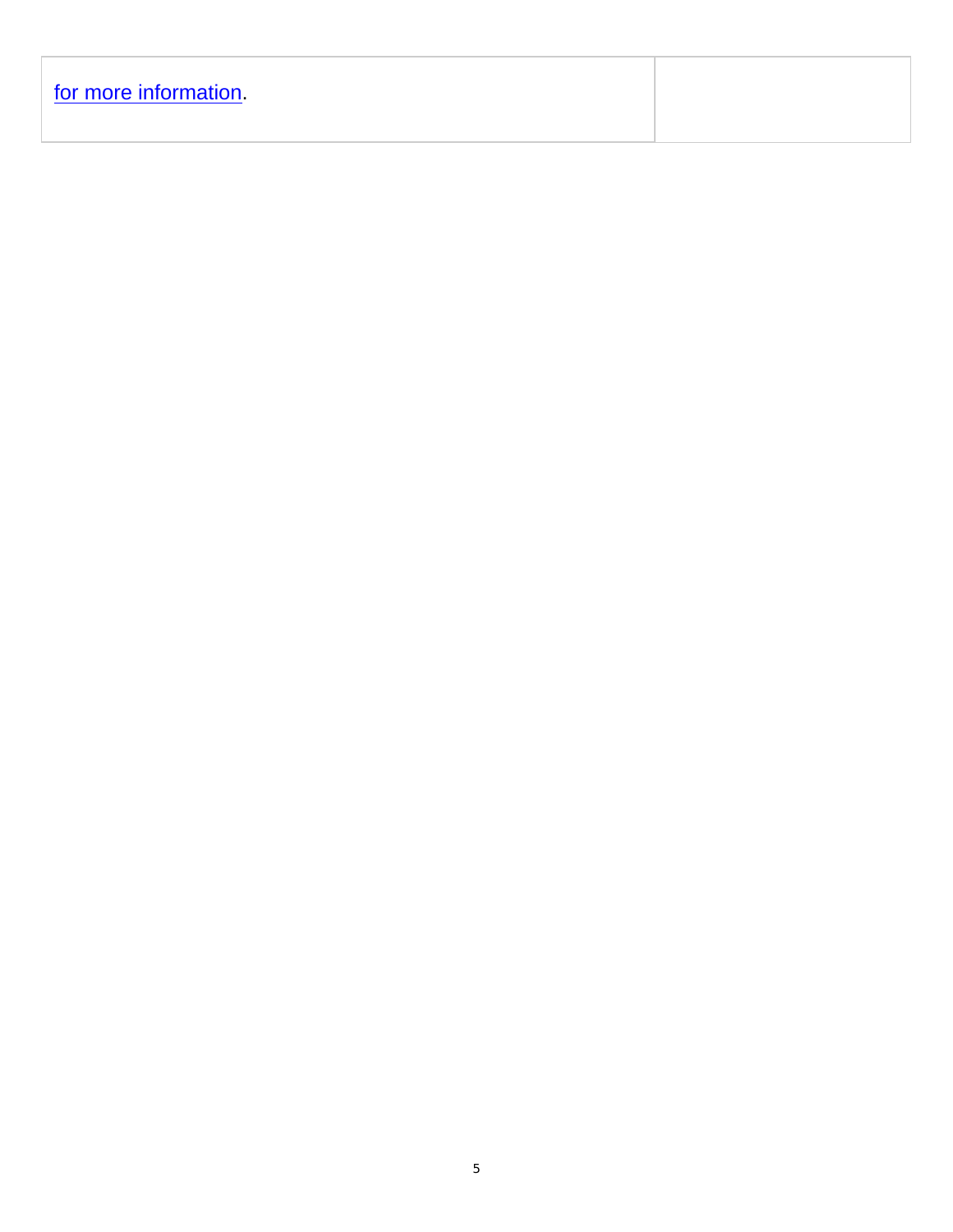

VOL. 11 NO. 9 SEPTEMBER 2016

#### **Ask the Experts: Tips on Identifying Methodologically Sound Research** *Marsha Kline Pruett, PhD, MSL and Michael Saini, PhD*

The volume of social science research in family law matters has increased dramatically over recent years. Research can help determine which interventions or approaches may be useful, effective, or even harmful for the families we serve. But before we put weight on the claims being made within scientific reports, it is important to assess whether the research was undertaken in a way that increased the likelihood of producing reliable and valid results. Critically appraising research studies involves assessing for the potential of biases, which includes investigating whether the findings might be due to the way the study was created and/or carried out. No study is perfect or free from biases. Although methodological perfection is not a realistic threshold for determining the inclusion of scientific evidence, family law professionals need to distinguish stronger from weaker evidence in order to determine the weight to be given to research studies. We propose the following tips for identifying methodologically sound research in order to evaluate potential biases in accordance with how studies were conducted and reported. The intent of the tips is to assist family law practitioners in identifying common errors that can influence the results of a study. This is in no way an exhaustive list of methodological factors to consider; it is intended to focus on markers of quality research and reporting of results.

- **1. Purpose of the research clearly described:** The first marker relates to the purpose of the research question: whether the topic is important, relevant, and of interest for a given question. It is common for authors to briefly state the research purpose in the abstract of the article, and again in more detail in the introduction. It may be phrased as a research question with hypotheses or it may be described as the general purpose for conducting the study. In either case, it should specify the nature of the population being studied, so the curious reader knows up front who is (and is not) the focus of the study.
- **2. Conflicts of interest of the authors are clearly described:** Conflicts of interest include any perceived advantage and/or benefit to the authors in presenting positive results. Conflict of interests can include funding sources and other financial ties (e.g. the author of the study is the developer of the intervention, employment, advocacy positions, etc.) To be in a conflict of interests does not automatically suggest that the research study is flawed, but nevertheless these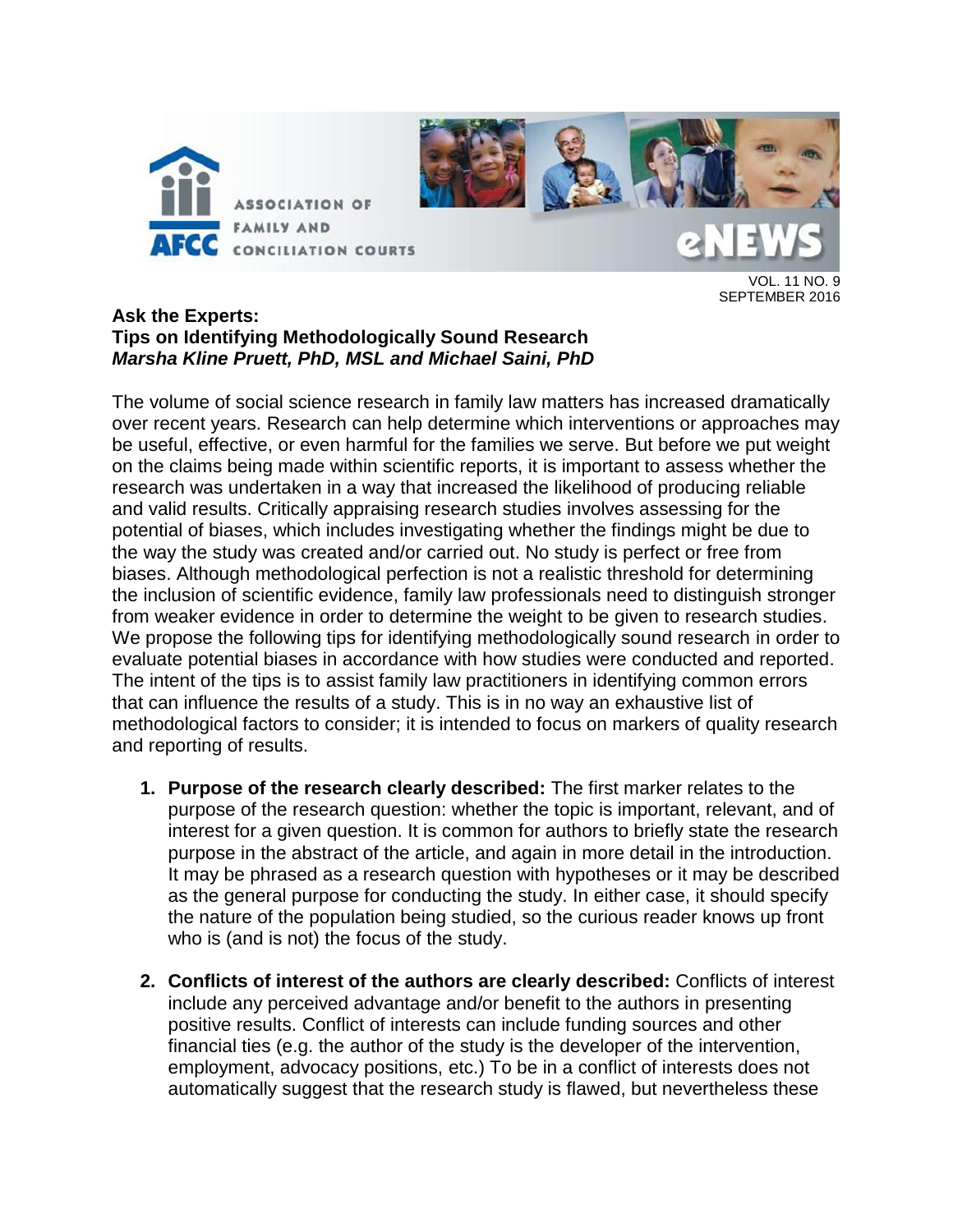potential conflicts should be transparently disclosed to inform the reader about the potential for bias.

- **3. Balanced literature review:** A research study should include a literature review that is balanced, comprehensive, and consistent with the design and methodology of the study. Appropriate concepts are clearly defined. Gaps or inconsistencies in the literature are described. Primary (original) and secondary (someone citing someone else) sources are included and distinguished from one another. This may be evident by a citation.
- **4. Appropriate selection of research sample and methods:** There are several methods for conducting social science research and each of these methods correspond to specific research questions. For qualitative methods, the purpose is exploratory to gain an understanding of opinions and experiences of a select few without the focus of making inferences to a larger population. *Qualitative methods* help elucidate the facets of a relatively understudied problem. Smaller sample sizes and more information from each person is typical. *Quantitative methods* typically require larger samples so they have the sufficient power to detect statistical differences within the sample. Survey methods typically include random sampling of individuals to make inferences to the larger population. A survey is often as useful as its sample is broad or deep. Experimental studies (e.g. randomized controlled trials) randomly assign the sample to an intervention and control group to determine whether an intervention is effective for the intervention group compared to the group not receiving the intervention. Studies should include a clear rationale for choosing the research method based on the question being asked. The size of the sample should then be appropriate to the method selected. The sample should reflect the population identified in the purpose or question; for example, if the study is about father involvement, the information should be collected from fathers as well as mothers. Finally, a solid study specifies limits to the generalizability of findings based on the methods chosen and the sample obtained. When studying real life situations, many researchers cannot obtain the sample they hoped for, and that is not necessarily the fault of the researcher or the study. But the problems incurred in obtaining the sample and carrying out the study should be clearly identified.
- **5. Approval of Ethics Review Board:** Social science research should conform to research ethics board standards. Researchers should describe steps taken regarding ethical considerations, including how informed consent was obtained. If children or other vulnerable groups make up the sample, special provisions must often be made. A statement that an ethics review board has approved the study is usually sufficient. Researchers might also describe procedures for ensuring privacy and confidentiality, including how these were assured and maintained during and after the study.
- **6. Use of reliable and valid measurement:** Within quantitative research methods, measurement tools are instruments used by researchers to evaluate the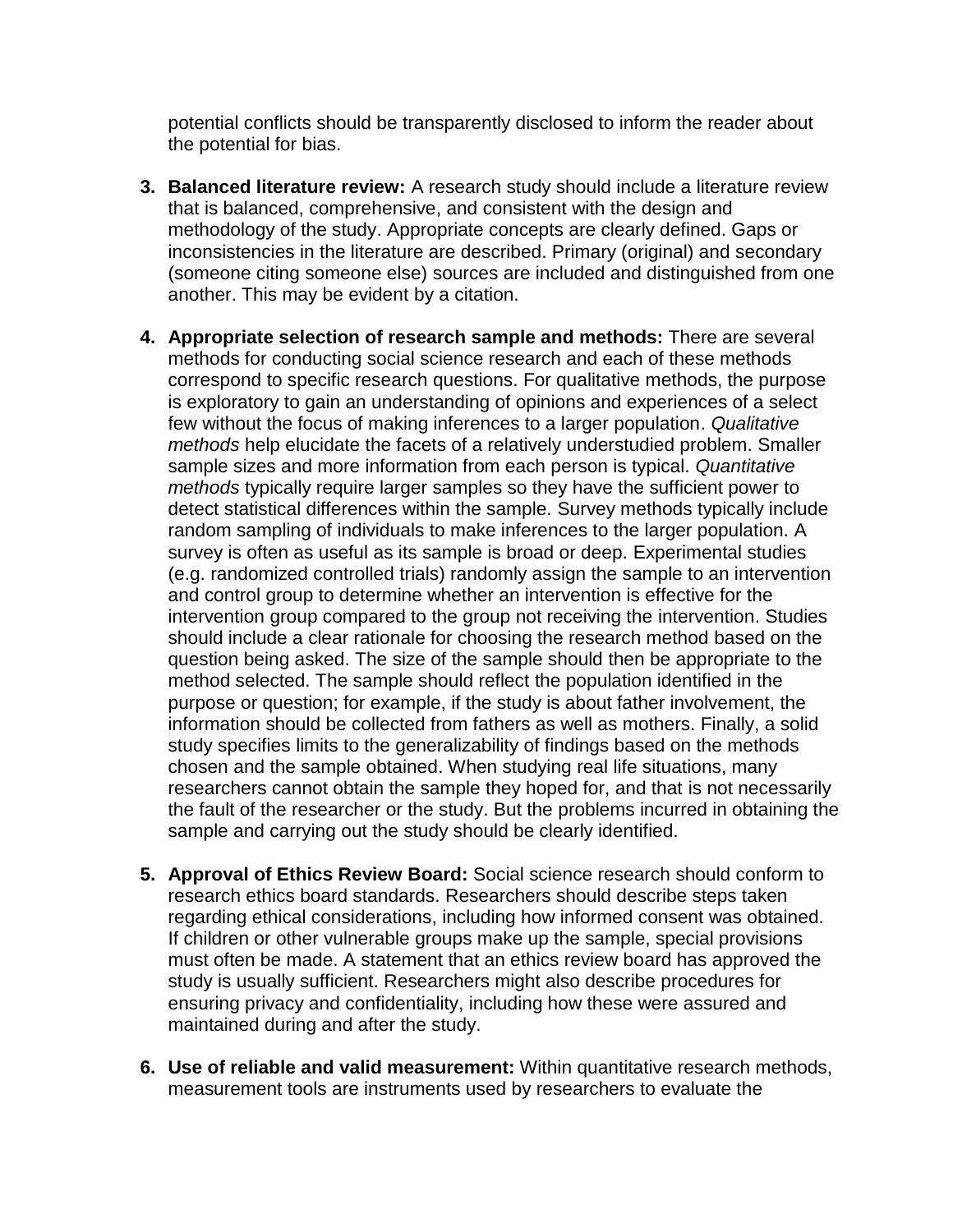variables within the study. The best measures have been previously tested with a similar population (e.g. divorcing parents) and are considered reliable (measuring the same construct over time) and valid (assessing the intended construct). Reliability and validity are generally reported in the instruments section of a study, especially in higher quality journals.

- **7. Analysis of the results:** Any analysis, qualitative as well as quantitative, should follow a method that is explained and cited. For quantitative statistics, there are sample power analysis tests available to determine whether a sample is of sufficient size to detect a statistical difference. A p-value is noted for each analysis (a p-value explains the likelihood of a finding due to chance; a p value equal to or less than .05 is considered rigorous). The expected effect size and confidence intervals should be provided for the variables under consideration. A finding can be – and often is, in the social sciences – statistically significant but not clinically meaningful, and the effect size speaks to the distinction.
- **8. Balanced reporting of the results:** The research study should clearly indicate the methods for data analyses and a clear description of the results for all variables included. For qualitative results, quotes from participants and negative cases (that do not conform to the major themes) should be included in the results so the reader can assess whether the themes derived emerged from the participants' voices or were predetermined by the authors. For quantitative results, both significant and non-significant findings should be included in the results section to minimize the reporting of only positive findings.
- **9. Indication of clinical relevance:** Most studies include implications for policy and practice following their interpretation of the results, thereby situating the potential implications of their findings. Researchers are expected to describe how their findings are similar or different to those found in similar studies, and to what factors those similarities and differences might be attributable (different populations, instruments, ways of collecting data, etc.). Consumers of research can then better assess the potential clinical significance of the findings to the populations of most interest to them. It is also important to think about whether the researchers considered all the important intended and unintended consequences of their results.
- **10. Limitations addressed in the discussion of the paper:** Researchers should provide a description of the potential limitations of the study, including any limits on the generalizability of the findings to other populations. Typically, you will find the limitations in the discussion section of the study.

*Marsha Kline Pruett is a licensed clinical psychologist and the Maconda Brown O'Connor Professor at Smith College School for Social Work. She is researcher, mediator, and consultant to couples, attorneys, and judges. Dr. Kline Pruett has a*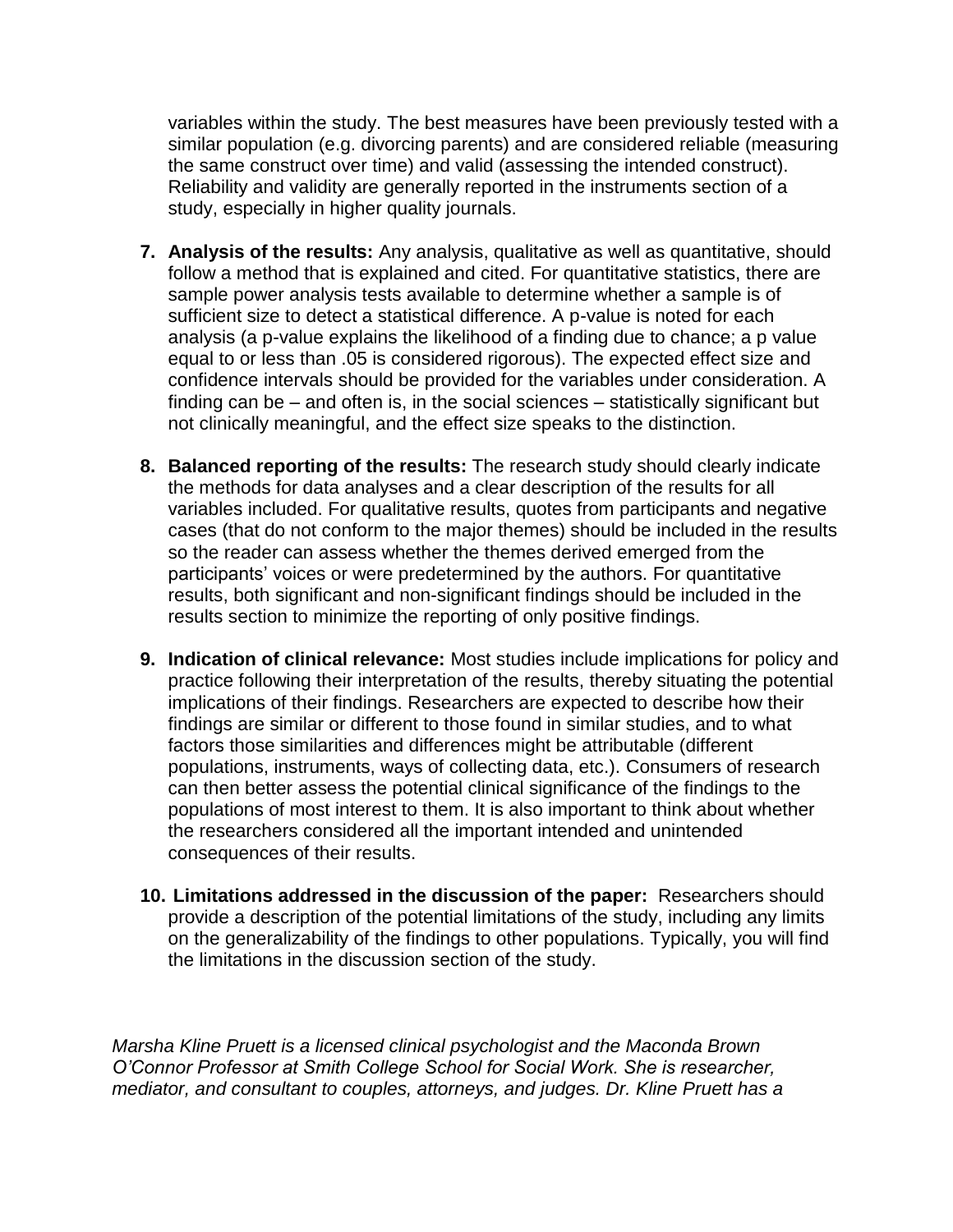*national reputation for the development, implementation, and evaluation of preventive interventions in courts and family-focused community agencies. She has written extensively for academic and lay audiences, coauthoring Your Divorce Advisor (2001) and Partnership Parenting (2009). She is a member of the board of editors of the Family Court Review. She was awarded the AFCC Stanley Cohen Distinguished Research Award in 2004. The California Supporting Fatherhood Involvement (SFI) project is currently a major focus of her intervention and research efforts.*

*Michael Saini is an Associate Professor and holds the endowed Chair of Law and Social Work at the Factor-Inwentash Faculty of Social Work, University of Toronto. He is the Co-Director of the Combined J.D. and M.S.W. Program with the Faculty of Law at the University of Toronto and the Course Director of the 48-hour Foundations of Custody Evaluations Program. He conducts custody evaluations, assists children's counsel for the Office of the Children's Lawyer, Ministry of the Attorney General in Ontario and he is a parent coach. He is also actively involved in family law related program evaluations. His publications have focused on high conflict, strained parent-child relationships, supervised visitation, virtual parenting time and parent competencies post separation and divorce.*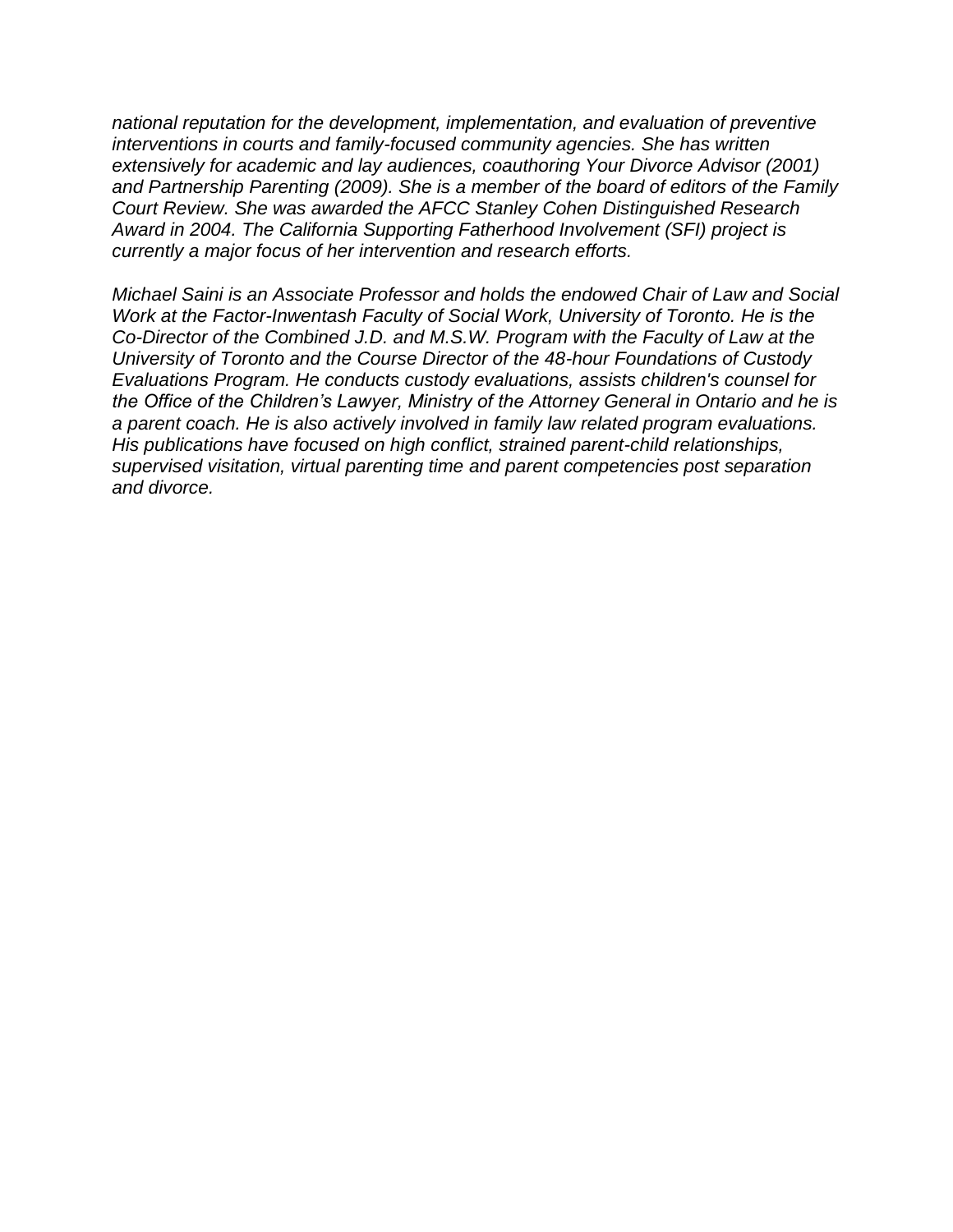

VOL. 11 NO. 9 SEPTEMBER 2016

### **Member Profile: Matt Kiernan**

Matt Kiernan can testify to the powerful role mentorship has played in his professional life. As the beneficiary of decades-long mentorship with the Honorable Gail Prudenti, Matt now has the opportunity to guide law students in his new role as Faculty Administrative Editor of *Family Court Review* at Hofstra University, a responsibility he doesn't take lightly. "You have to try to help students find their strengths," Matt says. "It's important to identify strengths early on so they can play strongly into their career goals."

Matt grew up on Long Island, the second eldest of six children with four brothers and one sister. His mother was a homemaker; his father, a partner in a communications corporation from which he eventually retired as president. Matt has fond memories of playing driveway basketball, and a busy neighborhood filled with children. "You could step out of the house and all the kids in the neighborhood would be playing. My mom would tell us to get outside, and not come back until dinner! I think I'm aging myself by sharing this," Matt said. A talented athlete, Matt took a serendipitous leap from high school basketball to the college level when his high school coach left for Johns Hopkins and recruited Matt to play for him there.

A lifelong New Yorker, Matt followed his undergraduate years at Johns Hopkins University at Villanova University School of Law. At Johns Hopkins, he studied history on the advice that it would prepare him for the rigors of law school. Matt remembers writing his undergraduate thesis (on a typewriter) comparing the conditions of the enslaved in the U.S. pre- and post-Emancipation Proclamation. Matt was able to identify his own strengths at an early age: he always knew he'd attend law school and his parents had their suspicions, too, having always known Matt to be "strongly opinionated." What Matt didn't anticipate is that one day he would be on the other side of the desk, mentoring and teaching young law students himself.

Matt began working at Hofstra University in February of 2016 along with his mentor, Judge Prudenti—a prominent New York judge who came to Hofstra from her role as Chief Administrative Judge of the Courts of New York State. Matt says that Judge Prudenti "inherited him" when both worked for the Suffolk County Surrogate's court in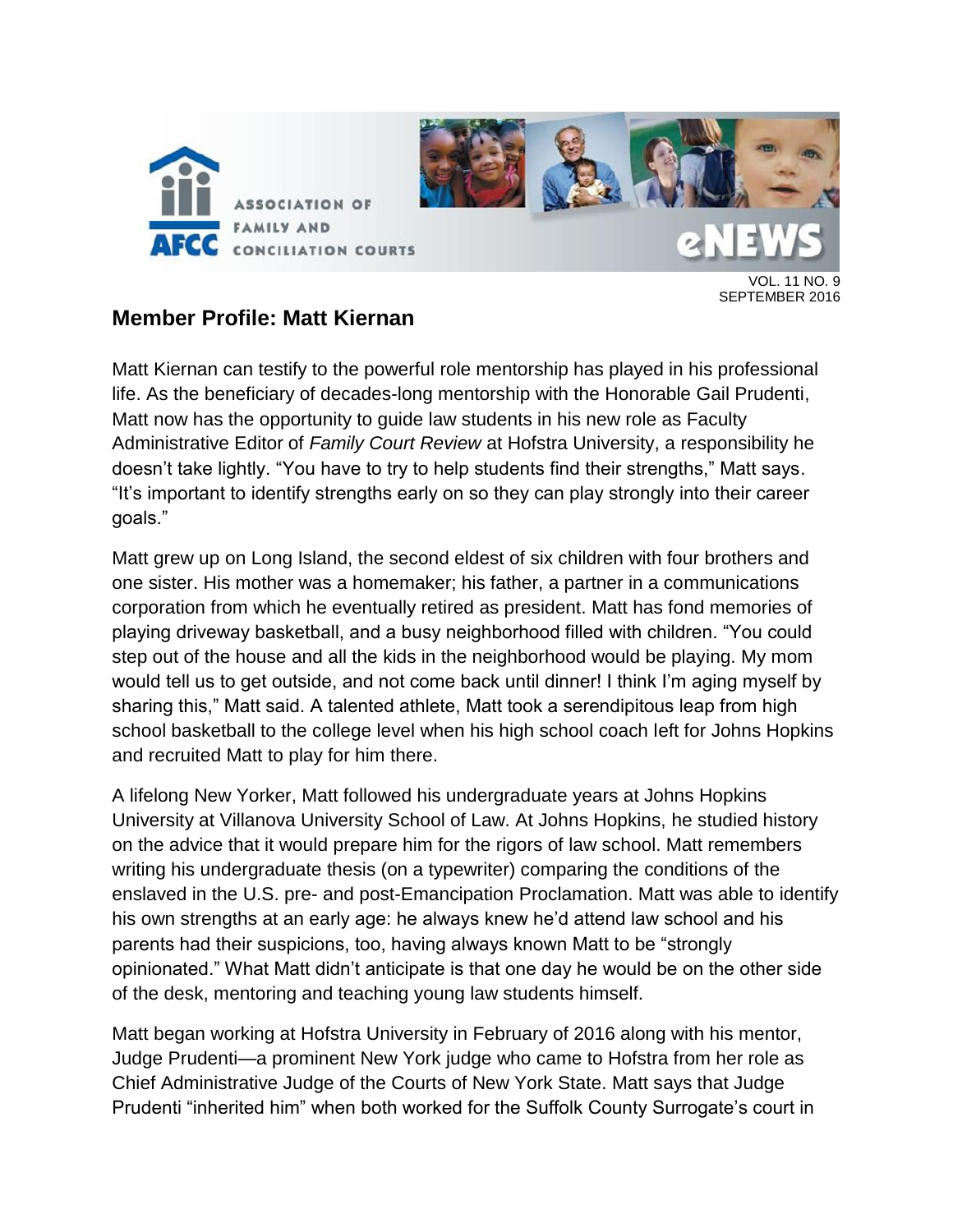the early 1990s. They have worked together ever since: from the Surrogate's Court, to the Office of the Public Administrator, to the Appellate Division of the Supreme Court of the State of New York, to the Office of Court Administration and, ultimately, to Hofstra University where Judge Prudenti is Executive Director of the Maurice A. Deane School of Law Center for Children, Families and the Law, and Matt serves as Director of Policy and Planning. When asked about his experience being mentored by Judge Prudenti, Matt relishes his good fortune and notes that she is "a star in the New York legal community and I'm happy to assist her, especially now at Hofstra." Judge Prudenti and Matt's professional relationship is one of mutual admiration, respect, and friendship they have become close, and have even traveled together. Judge Prudenti attended the University of Aberdeen School of Law and was asked to speak, years later, at the grand opening of a new University library. Along with a group of the Judge's close friends, Matt and his wife accompanied her to Scotland, and he fondly remembers snapping a photo of the Judge and her husband shaking hands with the Queen.

Now, Judge Prudenti and Matt work together at the Center for Children, Families and the Law, originally founded by former *FCR* editor and AFCC member, Andrew Schepard. Matt shares excitedly that "Gail has really revitalized the center," citing new programs forthcoming. They are currently working on opening the Center for Separating and Divorcing Parents—set to launch this Fall 2016—modeled after the Resource Center for Separating and Divorcing Families at the University of Denver. Hofstra's Center for Separating and Divorcing Parents is proposed to be a "one-stop shopping opportunity for people of modest means experiencing martial difficulties." Matt hopes to empower parents to make decisions and serve low-income families' meditation needs, with a twist: Hofstra University students will provide services at the center. Longtime AFCC members Paul Meller, Associate Professor of Psychology at Hofstra, and Herbie DiFonzo, Professor of Law at Hofstra, will train students to mediate. The center is interdisciplinary—both psychology and law students work together to provide services, from mediation to assisting separating and divorcing couples with paperwork. The Center will also employ financial experts to assist with issues related to assets and property.

Another revitalization effort is a class Matt will co-teach with Judge Prudenti next Spring on 17A guardianship in New York state. In New York, when a developmentally delayed or disabled child comes of age, they need to have a guardian appointed for them. In the class, students will receive hands-on experience with this legal process. They will interview families looking to begin the guardianship process, help them with the necessary paperwork, and eventually appear before the judges to represent the family's wishes.

Matt's new position comes with two roles with the *FCR*: Adjunct Professor of the *FCR* Seminar, and Faculty Administrative Editor of the journal. Matt enjoys working with "true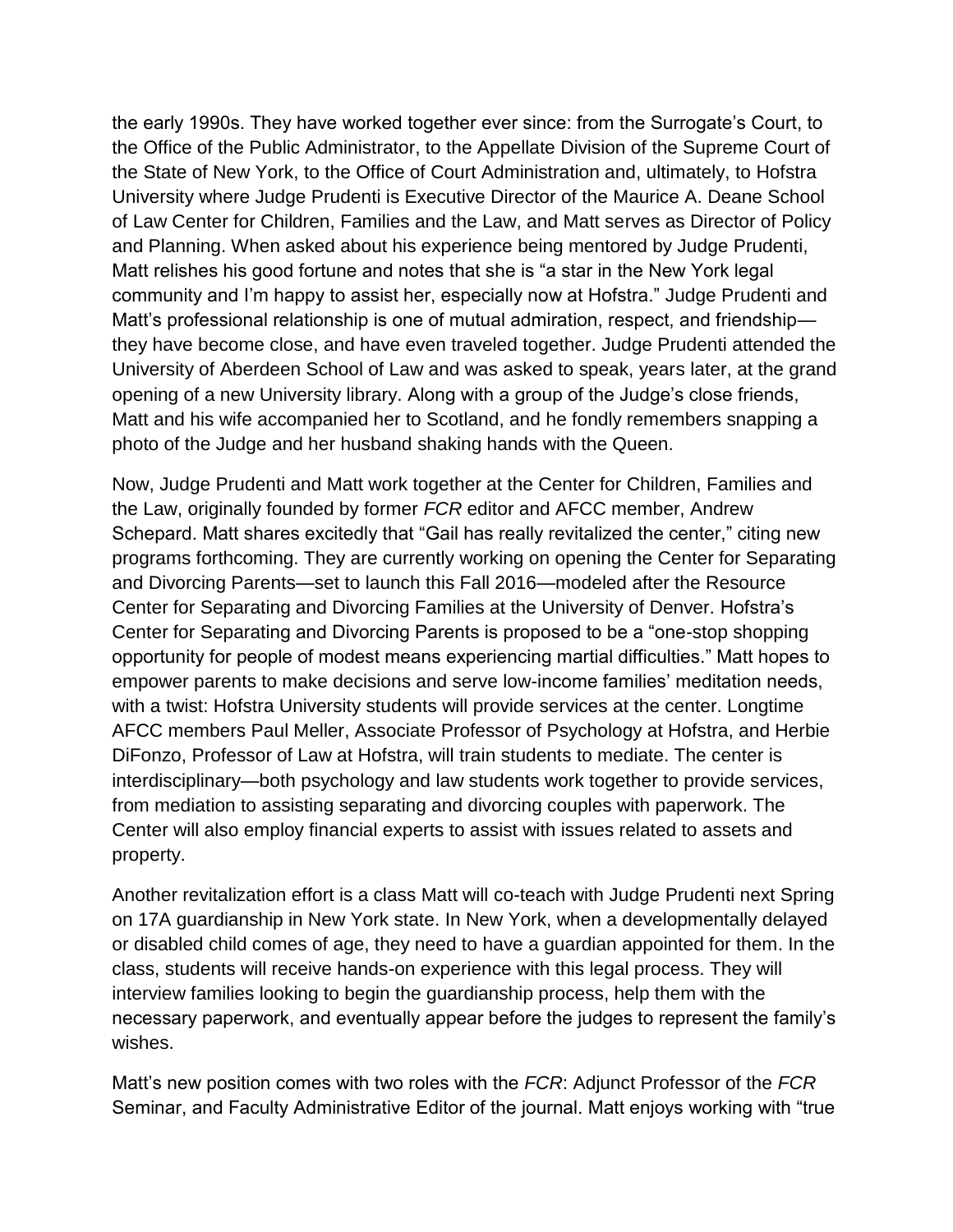professionals" Barbara Babb (new *FCR* Editor-in-Chief) and Robert Emery (*FCR* Social Science Editor), but insists that he's "just the guy who makes the donuts" and that Barbara and Robert are the true experts in content. Matt is responsible for supervising the student staff, and making sure all pieces of the journal get to the appropriate parties on time for peer-review. Though his vision for *FCR* is still developing—Matt says he needs more experience with the journal before conjuring any visions of the future—his focus at this point is maintaining smooth operations. He credits the "fabulous student staff" with always going above and beyond.

His other role—professor—came as a surprise: although Matt has lectured to bar associations through the years, he has never formally taught in a classroom setting. Matt says that it can be "disconcerting to change professions in your 50s" and that his daughters were amused by the idea of him teaching a class. Matt quickly discovered that "teaching is not as daunting as one might think." He teaches the *FCR* Seminar, a weekly class for second-year law students who want to become involved with the journal. Seminar students choose a family law-related topic and spend the year writing a note. They make weekly presentations to the class on the development of their note, as well. Ultimately, eight fortunate students will have their notes published in *FCR*. Matt hopes to, later this semester, bring in judges to assist with critique and help develop the students' notes. Matt and the students also practice mock interviews to prepare those seeking summer internships, and he always reminds them to emphasize their involvement with *FCR*, noting its prestige and reputation. He says the students have been very welcoming. "Students are so full of energy that they energize you," Matt muses, noting the differences between his Hofstra students and his time as a law student at Villanova: "Students today are much more committed and involved. When I applied to college, my resume was barely a page long and my only involvement was with basketball and student government. Now, students have four-, even five-, page resumes, chock full of charity projects, event planning, published works, travel, etc. It's much more competitive now, and very impressive."

Matt still loves basketball. He now plays in a men's recreational league, and golfs, too. Matt also enjoys getting away at his in-laws' quiet Maine home to cruise on the lake and indulge in some pleasure reading, as he does not have much time for recreational reading in his day-to-day life. The Maine home has giant laundry baskets full of novels left by visitors who finished them during their stay—a "free library" system for guests and he has found many good reads hidden in the piles of forgotten paperbacks. In his daily life, Matt generally relies on his wife for book recommendations, and enjoyed the Girl with the Dragon Tattoo series at her urging.

Matt and his wife, Cheryl, celebrate their 20th anniversary this year. The couple met when his sister introduced them. Cheryl went on to earn her MBA at New York University and now manages accounts for American Express. She is a big tennis fan,